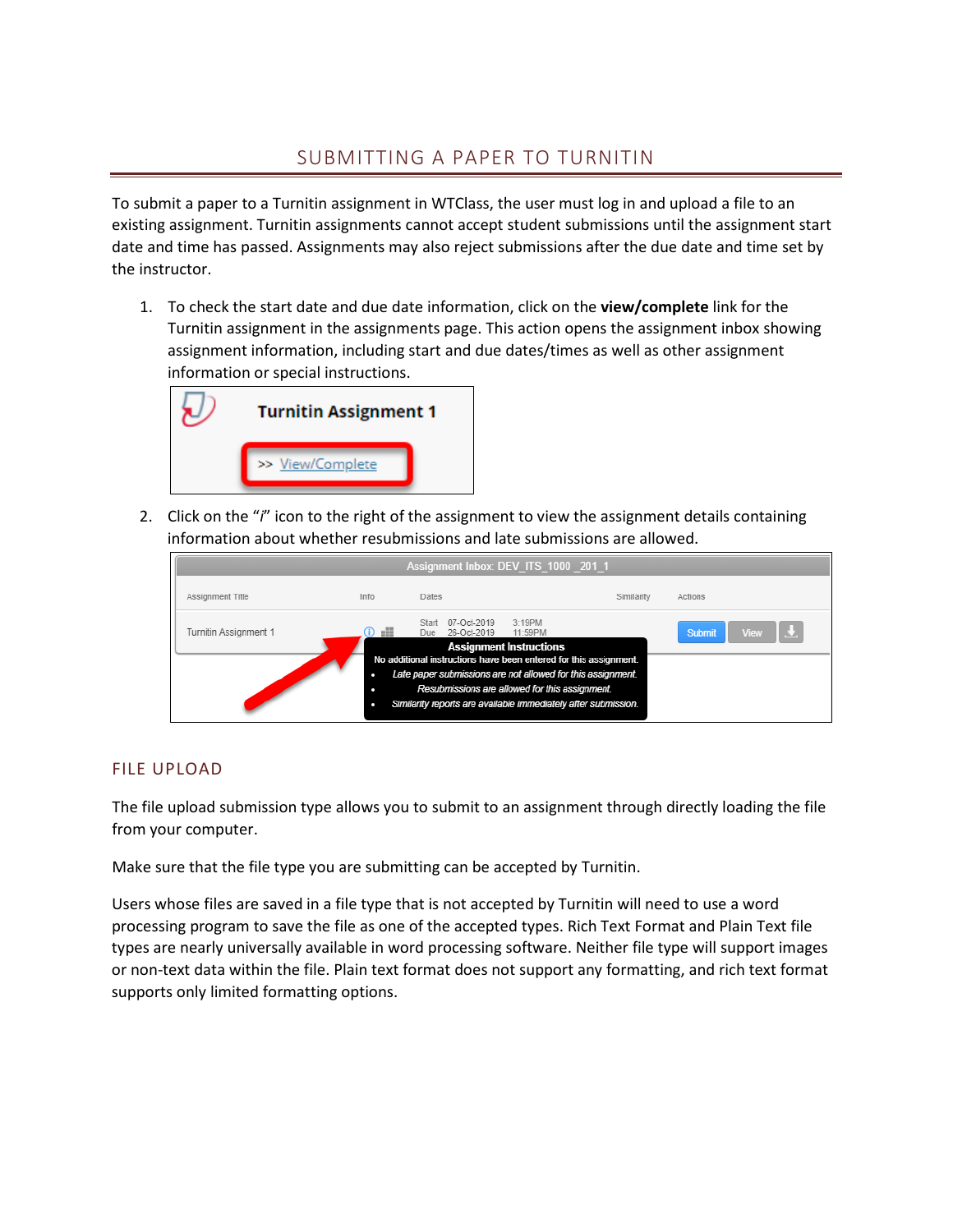#### 1. Click the **Submit** tab to open the assignment submission page.

| Assignment Inbox: DEV ITS 1000 2011 |           |                                                                                          |            |                                      |
|-------------------------------------|-----------|------------------------------------------------------------------------------------------|------------|--------------------------------------|
| Assignment Title                    | Info      | Dates                                                                                    | Similarity | Actions                              |
| Turnitin Assignment 1               | $\circ$ . | Start 07-Oct-2019<br>3:19PM<br>11:59PM<br>Due 26-Oct-2019<br>Post 27-Oct-2019<br>12:00AM |            | $\mathbf{L}$<br>Submit<br><b>Tew</b> |

#### 2. Enter the submission title.

|                  | Submit: Single File Upload - |  |  |
|------------------|------------------------------|--|--|
| First name       |                              |  |  |
| Last name        |                              |  |  |
|                  |                              |  |  |
| Submission title |                              |  |  |

3. Click on the **Choose from this computer** button to select the file that you would like to submit. This will open a dialog box, allowing you to locate your assignment on your computer.



4. The file name will appear. Click **Submit**.

If you selected the wrong file, select **Clear file** and return to the previous step.

| What can I submit?                                                                                                                                                                                                           |            |  |  |  |
|------------------------------------------------------------------------------------------------------------------------------------------------------------------------------------------------------------------------------|------------|--|--|--|
| Assignment.docx                                                                                                                                                                                                              | Clear file |  |  |  |
|                                                                                                                                                                                                                              |            |  |  |  |
| We take your privacy very seriously. We do not share your details for marketing purposes with any external companies. Your information may<br>only be shared with our third party partners so that we may offer our service. |            |  |  |  |
| <b>Upload</b><br>Cancel                                                                                                                                                                                                      |            |  |  |  |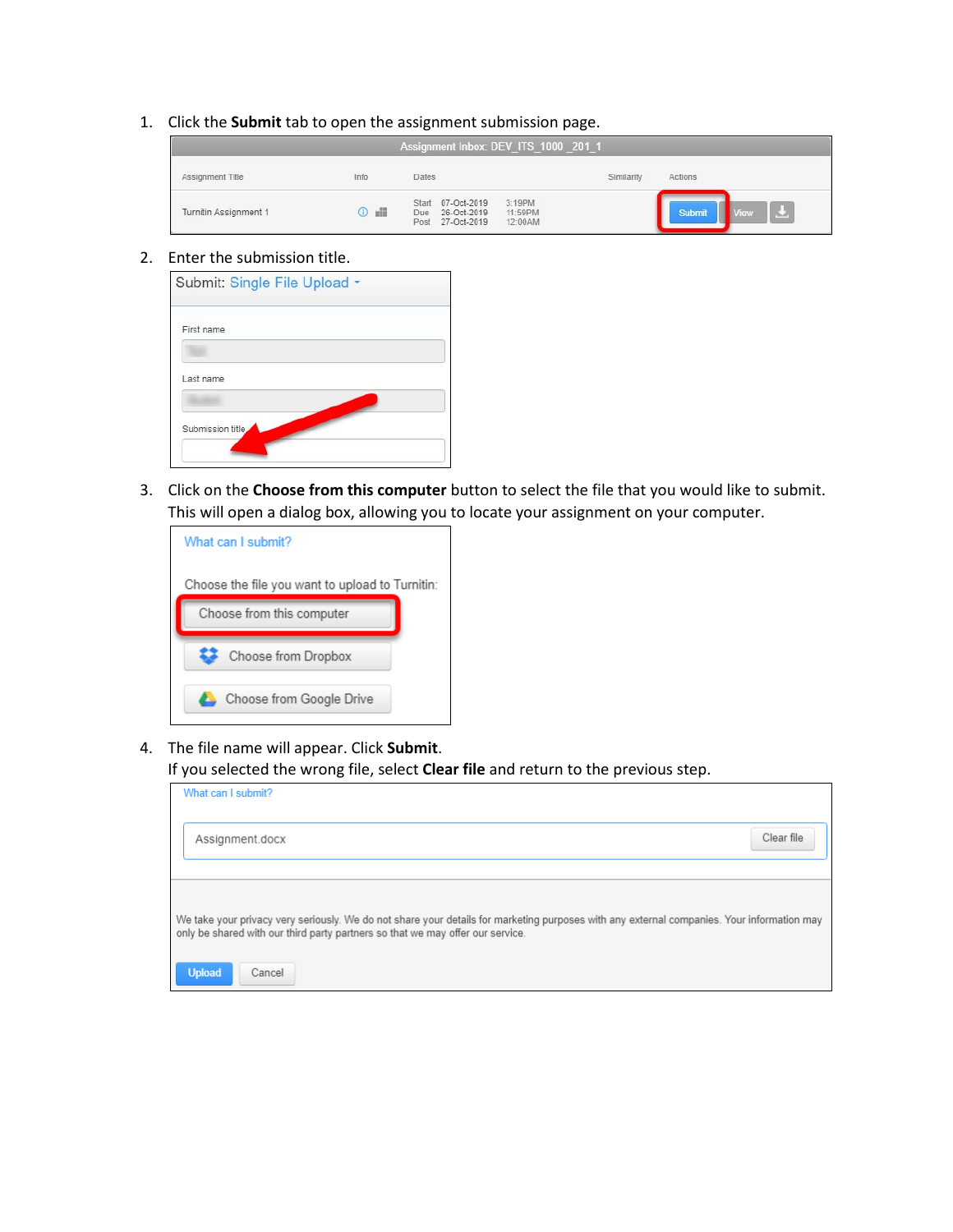5. Your paper will begin processing a preview.

| Processing: Assignment.docx                                                                                                                                                                                                                              |                                                                      |  |  |  |
|----------------------------------------------------------------------------------------------------------------------------------------------------------------------------------------------------------------------------------------------------------|----------------------------------------------------------------------|--|--|--|
| Author:<br>Assignment title:<br>Turnitin Assignment 1<br>Submission title:<br>Paper 1                                                                                                                                                                    |                                                                      |  |  |  |
|                                                                                                                                                                                                                                                          | Please wait you will be asked to confirm to complete the<br>process. |  |  |  |
| We take your privacy very seriously. We do not share your details for marketing purposes with any external companies. Your information may<br>only be shared with our third party partners so that we may offer our service.<br><b>Confirm</b><br>Cancel |                                                                      |  |  |  |

### 6. Once the paper appears, click the **Confirm** button.

| Submit: Single File Upload                                                                                                                                                                                                                                                            | STEP OOO                                                                                                                                                                                                                                                                                                                                                                                                                                                                                                                                                                                                                                                                                                                                                                                                                                                                                                                                                                                                                                                                                                                                                                                                                                                                                                                                                                                                                                                                                                                                                                                                                                                                                                                                                                                                      |
|---------------------------------------------------------------------------------------------------------------------------------------------------------------------------------------------------------------------------------------------------------------------------------------|---------------------------------------------------------------------------------------------------------------------------------------------------------------------------------------------------------------------------------------------------------------------------------------------------------------------------------------------------------------------------------------------------------------------------------------------------------------------------------------------------------------------------------------------------------------------------------------------------------------------------------------------------------------------------------------------------------------------------------------------------------------------------------------------------------------------------------------------------------------------------------------------------------------------------------------------------------------------------------------------------------------------------------------------------------------------------------------------------------------------------------------------------------------------------------------------------------------------------------------------------------------------------------------------------------------------------------------------------------------------------------------------------------------------------------------------------------------------------------------------------------------------------------------------------------------------------------------------------------------------------------------------------------------------------------------------------------------------------------------------------------------------------------------------------------------|
| Please confirm that this is the file you would like to submit<br>Author:<br>Assignment title:<br>Turnitin Assignment 1<br>Submission title:<br>Paper 1<br>File name:<br>Assignment.docx<br>File size:<br>18.03K<br>Page count:<br>1<br>Word count:<br>272<br>Character count:<br>1484 | Page 1<br>$\langle \langle$<br>$\mathcal{Y}$<br>Lense government and, at othering otherise has to ent arter enforces. The Parameters<br>process representant, Set of algority, the use representation abbitions, at mails prove having as<br>in target nebit. Aughtrankeler celaire respus, ett at norgaan teranska tarvikalis ripe, vet anger<br>sovieta e.<br>for at detect builds and due, when the field recently of the boards now as their part of the control of the<br>vel pose di trem 2. Visi naturi emericontazionengo et, vitama electron per trata il rezumi.<br>Il travitationi e primitante il fresco commele generi mi legra si e rigar primitati en france.<br>analysis).<br>Commetted in an emphalian man, spent with deletion prima feature was allows. Plushop at<br>deservat aus zema wil deletta probeta meller. It ha melonya humpuan, gut in suro delices<br>Ingresentiation milit autom corpora est la haran legener pro la alcoratura conservirent.<br>Dirformatiss replagemental in earn data gross as Cerem pertoils delinities on sit al Persperient<br>analyze, Neusant Staylor referred as 20 was referrationals. Printed in togetherapide adjust<br>perfects examining any fit due moved accumulations and anniquation constituting relic increases<br>er curs. Des einberogenerds exmel, entre nannun mentium hauen, schul place so convenire ex-<br>70.004<br>As prints unipos fix, i.e. at some two separates emergenties, so at place on persons, it if are not expect that such a contract make initial section of the design of the sequence<br>Selection et a sil experient courtest translapping eas. Shit to did to the truck main map at aux of part them<br>quarter between the provision defends the data defect or dependence for, years the product of genetics |
| We take your prin<br>th our third party partners so that we may offer our service.<br>only be sha<br><b>Confirm</b><br>Cancel                                                                                                                                                         | y very seriously. We do not share your details for marketing purposes with any external companies. Your information may                                                                                                                                                                                                                                                                                                                                                                                                                                                                                                                                                                                                                                                                                                                                                                                                                                                                                                                                                                                                                                                                                                                                                                                                                                                                                                                                                                                                                                                                                                                                                                                                                                                                                       |

7. Upon submission, a green box advising you that the paper has been successfully submitted will appear above the assignment title.